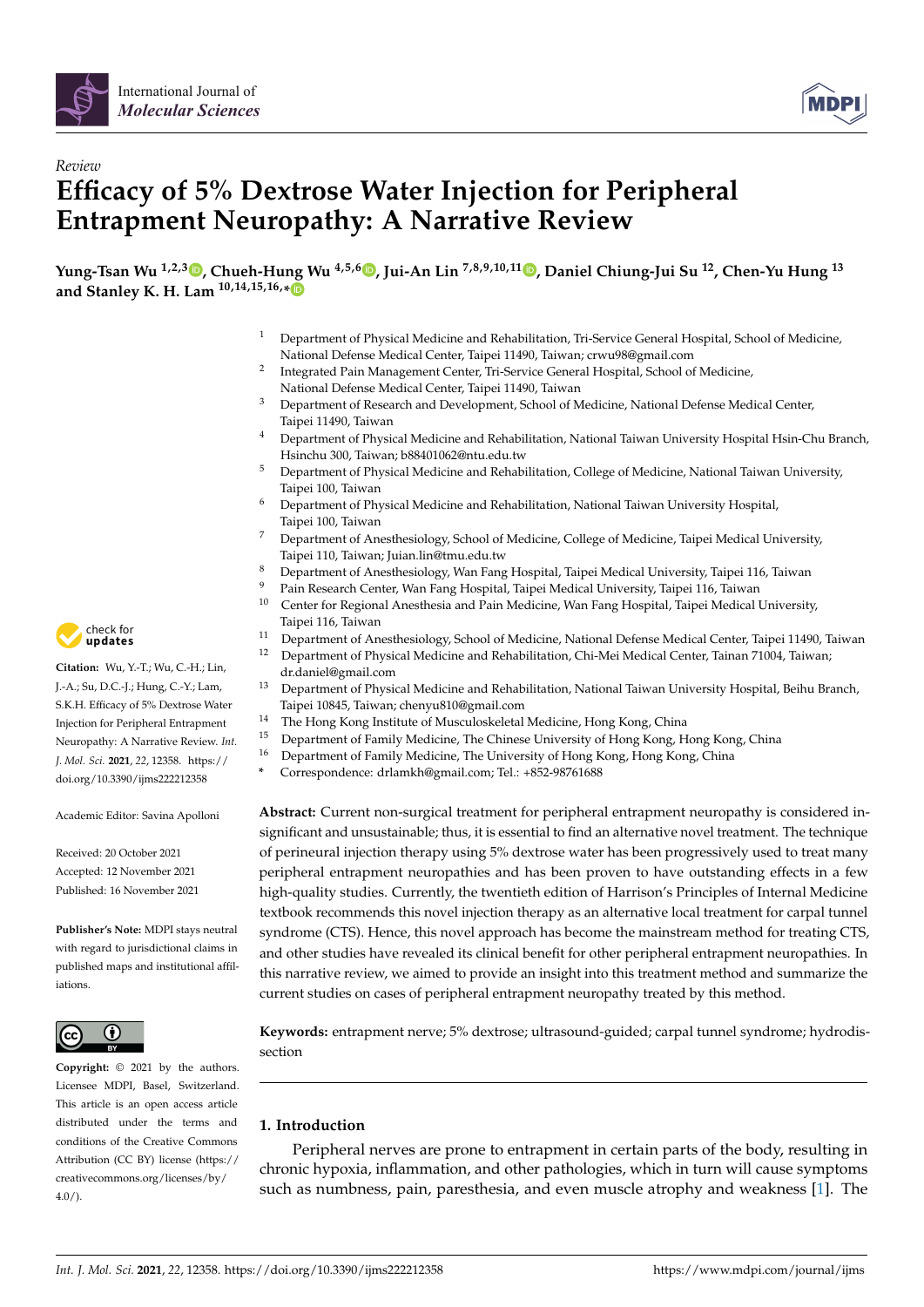increased pressure on the entrapment nerve leads to an interruption of nerve microcirculation, ischemia, impaired nerve conduction, dynamic decrement with adhesion, increased vascular permeability of the nerve, and interruption of axoplasmic flow with subsequent swelling of the nerve proximal and distal to the compression site [\[2–](#page-9-1)[4\]](#page-9-2). Compression of the median nerve produces carpal tunnel syndrome (CTS), commonly in the wrist, compression of the ulnar nerve inside the elbow produces ulnar neuropathy in the elbow (UNE), compression of the radial nerve at the spiral groove produces radial nerve palsy, compression of the peroneal nerve under the outside of the knee produces peroneal neuropathy, medial ankle compression in the tibial nerves produces tarsal tunnel syndrome, compression of the lateral cutaneous nerves in the groin results in meralgia paresthetica, and toes produce Morton's neuroma [\[5\]](#page-9-3).

General treatment for peripheral entrapment neuropathy includes both non-surgical and surgical methods, which depends on the severity of symptoms. Non-surgical treatment includes avoiding persistent compression of the nerve, physical therapy, medications with nonsteroidal anti-inflammatory drugs (NSAIDs), local anesthetic, or corticosteroid injections. Although there are many conservative treatment methods, their effects are often insignificant and unsustainable. Surgical decompression is indicated if symptoms persist despite conservative management [\[5\]](#page-9-3). In the past few decades, corticosteroid injection has been one of the most commonly used non-surgical treatments for peripheral entrapment neuropathy, but previous studies have revealed its short-term efficacy [\[6,](#page-9-4)[7\]](#page-10-0). The therapeutic mechanism of corticosteroids is based on their strong anti-inflammatory and analgesic effects that enable them to reduce the pressure of the compressive space and neuroinflammation. However, the onset of peripheral entrapment neuropathy is usually slow and chronic in nature; hence, it is considered a non-inflammatory ischemiareperfusion degenerative neuropathy [\[1,](#page-9-0)[8\]](#page-10-1). Therefore, it is assumed that the therapeutic effect of corticosteroids will be short-lived. Moreover, perineural injection of corticosteroids may cause direct neurotoxicity, resulting in widespread degeneration of axons and myelin, thus limiting its clinical usage [\[9\]](#page-10-2). Therefore, it is essential to find an alternative injectate for perineural injection to improve the success rate of non-surgical treatments.

## **2. Perineural Injection Therapy (PIT) with 5% Dextrose Water (D5W)**

The concept of PIT using D5W to treat neuropathic pain was advocated by Dr. John Lyftogt in 2007, who revealed substantial pain control in patients with Achilles tendinopathy after this injection [\[10\]](#page-10-3). However, clinical evidence remains unclear, given the lack of well-designed clinical trials. Moreover, with the development of high-resolution ultrasound applications, ultrasound-guided injection can significantly promote accurate injection. Since 2017, few high-quality studies have proved the outstanding effect of ultrasound-guided PIT with D5W for CTS [\[11–](#page-10-4)[13\]](#page-10-5). Currently, the twentieth edition of Harrison's Principles of Internal Medicine textbook recommends this novel injection as an alternative local treatment for CTS [\[14\]](#page-10-6). Hence, this novel approach has become the mainstream method for treating CTS, and other studies have revealed its clinical benefit for other peripheral entrapment neuropathies. However, there are no current reviews dedicated to this novel injection therapy. Therefore, this narrative review article aimed to provide an insight into this treatment method and summarize the results of the recent studies on peripheral entrapment neuropathy treated by this method.

#### *2.1. Mechanism*

The effect of ultrasound-guided PIT with D5W on peripheral entrapment neuropathy can be classified as pharmacological, mechanical, and other possible neuroregenerative effects.

## 2.1.1. Pharmacological Effect

Several characteristics of D5W make it suitable to be used for nerve injection. The osmolality of D5W is similar to that of normal saline and is painless than sterile water injection [\[15\]](#page-10-7). Prolotherapy injection is known to cause a local inflammatory cascade to recruit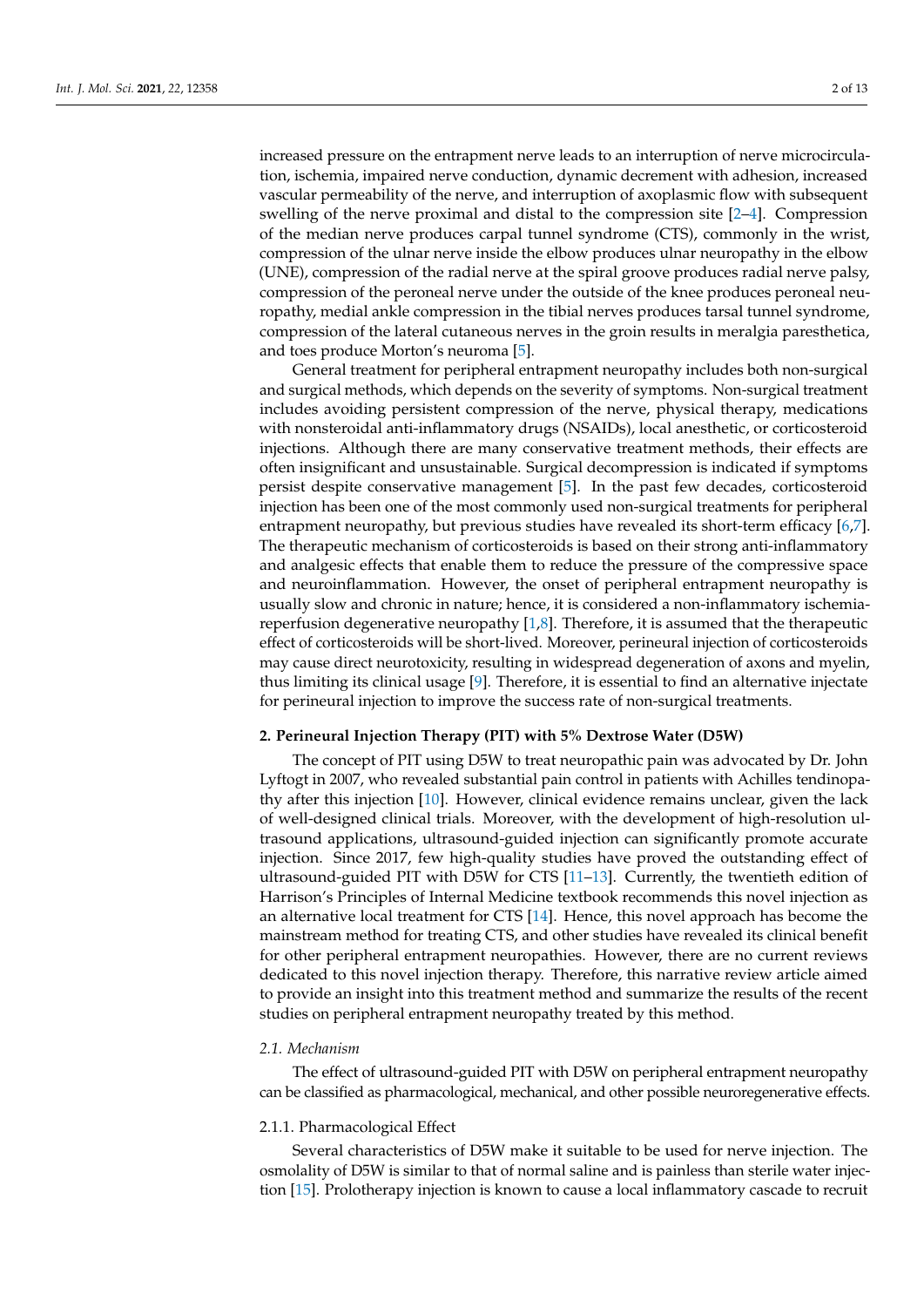chemical mediators and growth factors to promote tissue regeneration and symptom relief in several chronic musculoskeletal pain diseases, especially degenerative disorders [\[16](#page-10-8)[,17\]](#page-10-9). In contrast to hypertonic dextrose (>10%) injection of prolotherapy, D5W has an isotonic concentration and does not have a pro-inflammatory effect [\[18,](#page-10-10)[19\]](#page-10-11). Moreover, D5W has been reported to be not harmful to nerves in animal and human studies [\[15](#page-10-7)[,20\]](#page-10-12). However, the exact therapeutic mechanism of D5W on nerves is not clear, and the associated research is insufficient because no current research has directly investigated the effect of D5W on peripheral nerves. Nevertheless, based on previous studies, it can be inferred that there are potential sensorineural mechanisms behind such activity of D5W. Dextrose may indirectly downregulate capsaicin-sensitive receptors (transient receptor potential vanilloid receptor-1, TRPV1), which can be found on ligaments, tendons, joints, and peripheral nerves, and upregulation of TRPV1 is associated with neuropathic pain. The downregulation of TRPV1, in turn, impedes the discharge of substance P and calcitonin gene-related peptides, which are pro-nociceptive substances that contribute to neurogenic inflammation and neuropathic pain [\[21](#page-10-13)[–23\]](#page-10-14). Further, nerves in a hypoglycemic environment induce the activation of nociceptive C fibers with increased noxious signal transduction, and elevated concentrations of extracellular dextrose could hyperpolarize C fibers [\[24\]](#page-10-15). A recent animal model revealed that dextrose could activate acid-sensing ion channel 1a (ASIC1a) and promote the release of substance P, which would trigger M-type potassium channels to modify the acid-sensing ion channel 3 (ASIC3)-positive afferents to relieve hyperalgesia [\[25\]](#page-10-16). However, further histological studies are needed to decipher the complete pharmacological mechanism behind the therapeutic effect of D5W on peripheral entrapment neuropathy.

#### 2.1.2. Mechanical Effect (Hydrodissection)

Hydrodissection (HD) during PIT is important for its therapeutic effect on peripheral entrapment neuropathy. HD can separate the compressed, injured nerve from the neighboring soft tissue to lower adhesion and chronic constriction injury, thus further increasing the blood flow and remobilizing the nerve for neuroregeneration [\[26–](#page-10-17)[28\]](#page-10-18). Research published in 2019 first confirmed the clinical efficacy of HD for mild-to-moderate CTS in a doubleblind trial, and the authors found that the HD effect could persist for 3 months in symptom relief and at least 6 months in reduction in cross-sectional area (CSA) of the median nerve after single nerve injection with 5 cc normal saline compared to placebo injection [\[27\]](#page-10-19).

#### 2.1.3. Other Possible Neuroregenerative Effects

Although hypotonic dextrose (<10%) was considered to have no effect on inducing local inflammation for tissue regeneration, its possible neuroregenerative effect may exist due to subsequent improvements from pharmacological and mechanical effects or through other mechanisms currently unknown [\[29\]](#page-10-20). Based on the current series of research and clinical observations, mechanical HD could have a predominant role in the initial relieving of symptoms, followed by possible anti-neurogenic inflammation. Recently, Li et al. [\[13\]](#page-10-5) reported a very long-term effect (mean of 1 to 3 years post-injection follow-up) of ultrasound-guided PIT using 10 mL D5W for CTS, which may result from possible subsequent neuroregenerative effects since only HD and pharmacological effects cannot explain such extreme long-term effect. However, further studies are required to prove this hypothesis.

# *2.2. Determined Factors for Hydrodissection Effect*

The effect of HD depends on the guided method and the injectate content. Moreover, the effects of HD theoretically have volume and cumulative effects without direct evidence from current literature.

# 2.2.1. Guided Method

Compared with blind injection, PIT in the use of ultrasound guidance is more precise, effective, and safe [\[30\]](#page-10-21). Chen et al. [\[31\]](#page-10-22) showed that short-axis injection with a single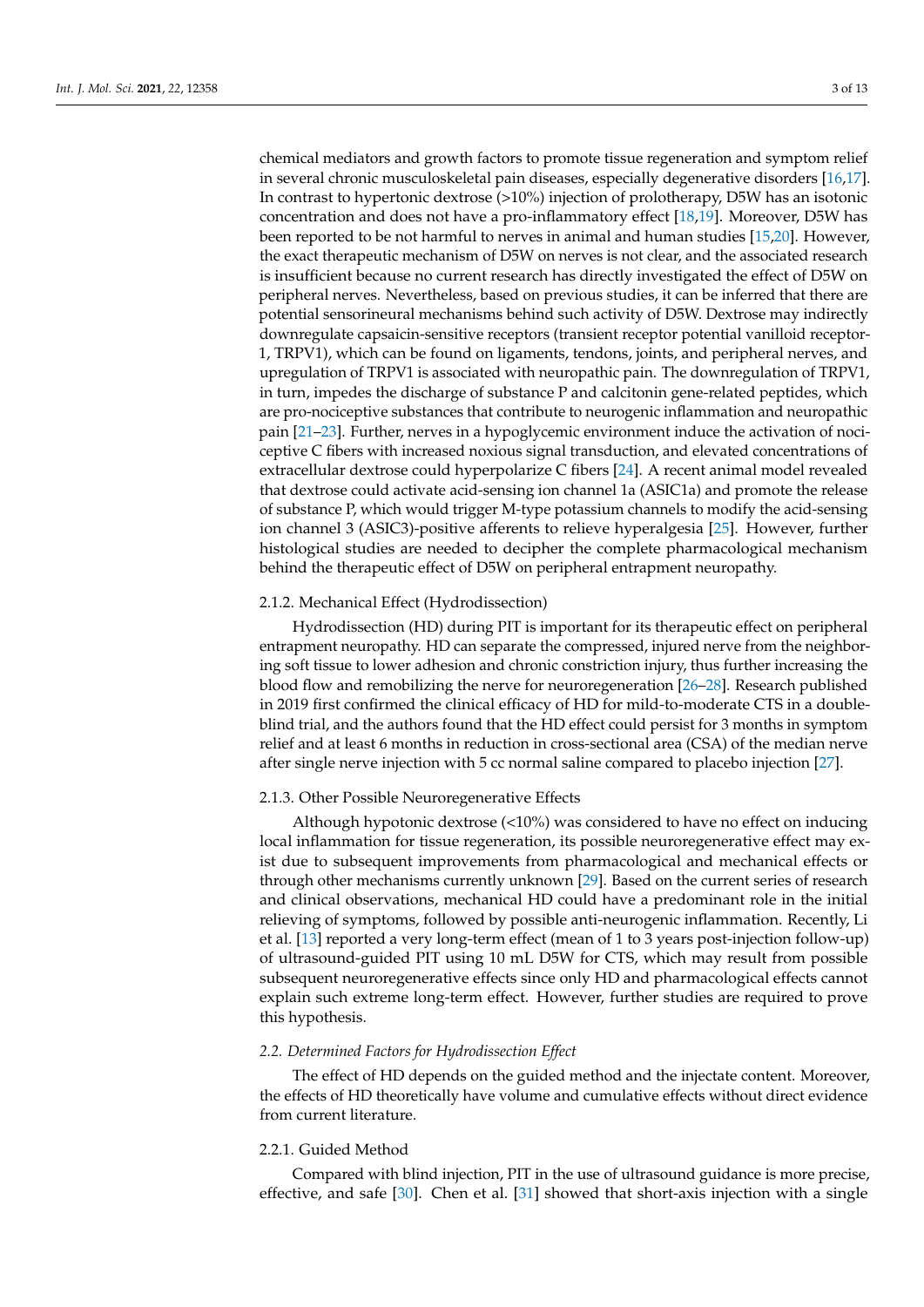5 mL normal saline exhibited a more short-term HD effect compared to the long-axis injection for CTS, although its clinical significance is uncertain. This notable effect might be a result of higher HD between the subsynovial connective tissue (SSCT) and median nerve compared to long-axis injection, which mainly hydrodissects the median nerve from the flexor retinaculum as the fibrosis and adhesion of SSCT on the median nerve is an important part of the pathophysiology of CTS [\[32\]](#page-10-23). Hence, simultaneous HD above and below the entrapped nerve seems to be more effective than single HD either above or below the nerve. The more technically demanding long-axis approach superficial and deep to the median nerve has been highlighted by Lam et al. [\[33](#page-11-0)[,34\]](#page-11-1). Further large-scale studies are needed to determine the most effective method for ultrasound-guided HD of a particular nerve in a specific location of the body.

#### 2.2.2. Injectate Content

The injectate content could also affect the therapeutic efficacy and duration of HD. Hyaluronic acid (HA), which has anti-adhesion effects, has been clinically applied for post-surgical adhesion [\[35,](#page-11-2)[36\]](#page-11-3). Su et al. [\[37\]](#page-11-4) reported that compared with HD with normal saline, HD with HA showed statistically significantly superior outcomes and functional scores at the second week post injection. This study also revealed sustained retention of injectate in the HA group one hour after injection, while normal saline was almost completely absorbed. Prolonged HA retention surrounding the nerve and its anti-adhesion characteristics may contribute to earlier symptom relief through lubricating adhesion, which improves MN mobility and decreases the pressure within the carpal tunnel [\[38](#page-11-5)[–40\]](#page-11-6). Thus, the effect of HD may be dependent on the retention time of the injectate.

#### 2.2.3. Volume Effect

Although the recent studies have not established the volume effect of HD, previous studies indirectly supported the volume effect of HD in patients with CTS and corroborated our observation that a higher volume of injectate may have a more significant and lasting HD effect because it could more comprehensively separate nerves from areas of entrapment. Indeed, a study demonstrated insignificant alleviation of symptoms when only 1 mL normal saline blind injection was administered [\[41\]](#page-11-7). Partial symptom relief occurred one-week after 1 mL normal saline blind injection in merely 15% of patients [\[42\]](#page-11-8). Girlanda et al. [\[43\]](#page-11-9) reported a noteworthy effect with improved motor action potential and nocturnal paresthesia, which continued up to 2 months after administering 15 mg normal saline injection (9 mg/cc). A similar finding was observed by Malahias that 33% of patients showed amelioration of symptoms 12 weeks after ultrasound-guided 2 mL normal saline injection [\[44\]](#page-11-10). Interestingly, when the volume of injectate was increased to 5 mL, a remarkable improvement in symptoms and CSA was observed 6 months post injection [\[11\]](#page-10-4). In addition to normal saline, a similar phenomenon was observed using corticosteroid and D5W injection. Evers et al. [\[45\]](#page-11-11) revealed that a higher injection volume of corticosteroids could ensure better alleviation of symptoms with extended persistence of the effect. Recently, Lin et al. [\[46\]](#page-11-12) found that HD with a larger volume (4 mL) of D5W provided improved efficacy in symptom relief and functional improvement of CTS than 1 and 2 mL D5W. However, further prospective researches to precisely compare the effect of different volume of normal saline injection for entrapment neuropathy are warranted to conclusively prove the volume effect of HD.

#### 2.2.4. Cumulative Effect

A recent retrospective study reported that an effective outcome was observed in 88.6% of patients with CTS after undergoing a mean of 2.2 times of PIT with 10 cc of D5W with a 1 to 3-year post-injection follow-up [\[13\]](#page-10-5). This extensive long-term effect was notably longer than that of a single PIT with 5 cc D5W reported in previous studies [\[11,](#page-10-4)[12\]](#page-10-24). Moreover, CTS of different grades required different frequencies of PIT for an effective outcome (2.6 vs. 1.7 times in severe and mild CTS, respectively) [\[13\]](#page-10-5). Although the current study did not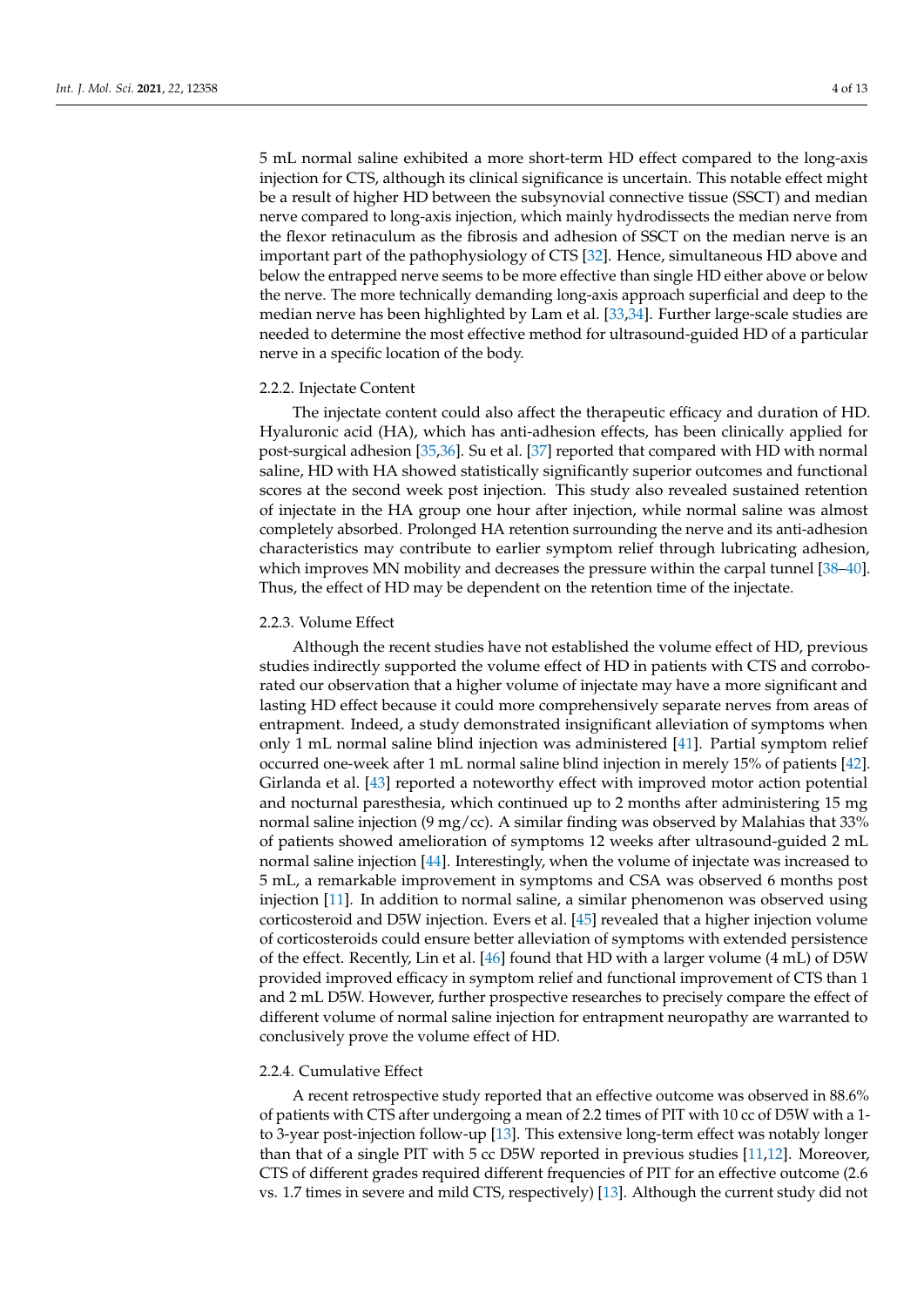support the cumulative effect of HD, this retrospective study may indirectly confirm the cumulative effect of HD.

# **3. Search Method**

Four databases (PubMed, EMBASE, Scopus, and Cochrane) were systematically searched up to 30 September 2021 for relevant literature, using combinations of keywords: ultrasound-guided, dextrose, injection, entrapment, nerve, CTS, cubital tunnel syndrome, UNE, radial nerve palsy, peroneal neuropathy, meralgia paresthetica, neuroma, and HD. We looked into studies assessing the efficacy and safety of ultrasound-guided PIT with D5W for peripheral entrapment neuropathy. Such assessments included studies on its clinical effects on pain intensity, clinical symptoms/function, physical performance, electrophysiological or ultrasound studies, etc. The inclusion criteria consisted of clinical studies including a retrospective study, letter, case reports/series investigating PIT with D5W for peripheral entrapment neuropathy published in the English language. The references of the articles were also searched to identify additional relevant publications. Any study that used a mixed injectate, corticosteroid, or vitamin with D5W for nerve injection was excluded.

#### **4. Result**

After thorough research of 50 potentially relevant articles, a total of 15 major publications on the subject were finally included in this review. The studies chosen included those on CTS, UNE, superficial radial nerve entrapment, radial nerve palsy, superficial peroneal nerve entrapment, meralgia paresthetica, posterior interosseous nerve entrapment (supinator syndrome), pronator teres syndrome, and deep nerve. There were five clinical trials (four studies on CTS and one on UNE) and two retrospective studies investigating CTS and deep nerves in the upper body and torso. The other eight clinical studies were case reports and letters. CTS is the most common type of entrapment neuropathy.

# **5. Clinical Trials**

#### *5.1. CTS*

CTS is the most common peripheral entrapment neuropathy, accounting for 90% of the presentations. In 2017, Wu et al. [\[11\]](#page-10-4) used a single ultrasound-guided PIT with 5 mL D5W for treating mild-to-moderate CTS in a randomized, double-blind study. They located the injection site at the proximal inlet of the carpal tunnel via the short-axis ulnar approach to simultaneously hydrodissect the SSCT and flexor retinaculum from the median nerve. The results showed significant improvement in symptoms, results of the electrophysiological study, and CSA of the nerve persisting for at least 6 months compared to normal saline injection. Moreover, they also ratified PIT with 5 mL D5W being superior to corticosteroid injection (3 mL triamcinolone (10 mg/mL) mixed with 2 mL normal saline) at four to six months post injection to reduce symptoms and disability [\[12\]](#page-10-24). Likewise, they retrospectively found that body height and sensory nerve conduction velocity of the median nerve were risk factors for poor outcomes after PIT with D5W in patients with mild-to-moderate CTS. Moreover, the sensory nerve conduction velocity of the median nerve was found to be an independent prognostic factor (odds ratio, 1.201) of poor outcome [\[47\]](#page-11-13). Nevertheless, the electrophysiological study presented a limited diagnosis of CTS with varied sensitivity (56% to 85%) and specificity (94% to 96%) [\[48,](#page-11-14)[49\]](#page-11-15). For example, Martin-Gruber anastomoses may lead to misinterpretation or erroneous results during routine nerve conduction studies in patients with CTS [\[50\]](#page-11-16). Hence, underestimation of CTS severity may be attributed to the failure in proficient diagnosis. This would also be reflected as conflicting results in clinical trials on CTS. Recently, Lin et al. [\[46\]](#page-11-12) designed a randomized, double-blinded, three-arm trial and ultrasound-guided PIT with D5W via a short-axis radial approach to simultaneously dissect the median nerve from the SSCT and flexor retinaculum. The results showed that the 4 mL D5W group had superior efficacy to 1 and 2 mL D5W in symptom relief and functional improvement at the 1, 4, and 12 weeks post injection. Moreover,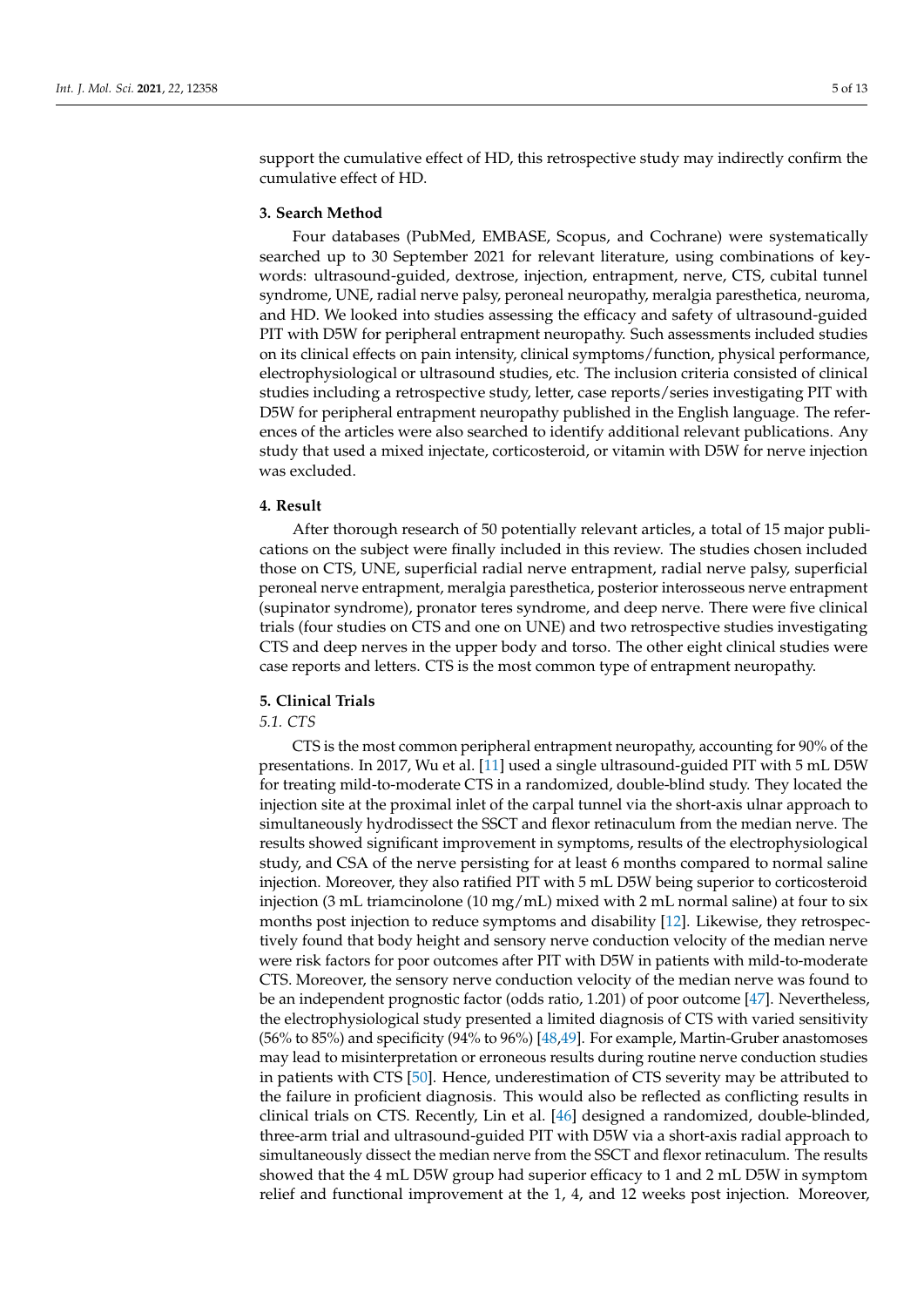their extended study revealed that PIT with a higher volume of D5W also enhanced nerve mobility and reduced the CSA of the median nerve [\[51\]](#page-11-17).

The long-term effect of PIT with D5W on CTS was also satisfactory and safe, based on the latest study. Li et al. [\[13\]](#page-10-5) retrospectively traced 185 patients with all grades of CTS who underwent ultrasound-guided PIT with 10 mL D5W using an initial short-axis injection with subsequent long-axis injection with a follow-up period of at least 1 year after the last injection (mean 1–3 years follow-up). The results revealed that 88.6% of the patients showed an effective outcome (symptom relief > 50% compared to baseline), while 62.7% of patients showed an excellent outcome (symptom relief > 70% compared to baseline) after a mean of 2.2 injections, and there were no complications in any of the patients. Moreover, only two patients ultimately underwent surgery after the failure of injection therapy to cure the condition. In addition, 80% of the patients (12 of 15 patients) had a surgical failure or post-surgery recurrence and had an effective outcome. Additionally, the outcome is considerably related to severity grade because the severe grade is associated with poor outcome compared to mild-to-moderate grade. A mean of 1.7, 2.4, and 2.6 injections was required to achieve an effective outcome in mild, moderate, and severe CTS, respectively [\[13\]](#page-10-5).

#### *5.2. Ulnar Neuropathy at the Elbow*

UNE is the second most common entrapment neuropathy. In 2020, Chen et al. [\[52\]](#page-11-18) reported that: PIT with corticosteroids (3 mL triamcinolone (10 mg/mL) mixed with 2 mL normal saline) or with 5 mL D5W both were effective in improving the symptoms of UNE, the outcomes of the electrophysiological study, and nerve CSA at the 6-month followup. However, the therapeutic effect of D5W in this study was not as effective as that reported in previous studies that used the same technique and injection volume to treat CTS [\[12\]](#page-10-24). Moreover, there was no significant difference in efficacy between the D5W and corticosteroid groups, which was also inconsistent with previous reports that showed D5W was more beneficial than corticosteroids for treating CTS 4–6 months post injection [\[12\]](#page-10-24). The different anatomy of the injected sites and the pathophysiology between CTS and UNE might explain this inconsistency. In addition to the carpal or cubital retinaculum in CTS and UNE, respectively, only one flexor carpi ulnaris tendon surrounds the ulnar nerve, while several tendons (flexor pollicis longus with eight flexor digitorum superficialis/profundus) surround the median nerve. Hence, the tissue covering the ulnar nerve at the elbow is very thin, without structurally containing boundaries such as the median nerve within the carpal tunnel. Therefore, the injectate may infiltrate into other layers during PIT for UNE, even with ultrasound guidance, unlike the median nerve, which is located inside the carpal tunnel. Compared to UNE, CTS involves a more intense density of perineural space and adhesion with surrounding soft tissues; hence, the HD effect could be greater in CTS than in UNE because HD mainly relieves pressure and adhesion of nerves [\[27\]](#page-10-19). This could be confirmed by the feeling of greater tension during HD between the median nerve and SSCT in CTS than that below the ulnar nerve in UNE.

#### *5.3. Deep Nervous Structure*

Lam et al. [\[28\]](#page-10-18) reviewed the outcomes of 100 HD treatments in 26 cases, including cervical root compression, thoracic outlet syndrome, cervicogenic headache with a mean neuropathic pain duration of 16 months and a mean numeric pain rating scale (NPRS) of 8.3. They dissected the stellate ganglion, brachial plexus, and cervical nerve roots, depending on individual neuropathic characteristics. The mean percentage of analgesia during each HD was 88.1%  $\pm$  9.8%, and pretreatment NPRS improved from 8.3  $\pm$  1.3 to 1.9  $\pm$  0.92 months after the last treatment after mean  $3.8 \pm 2.6$  treatments over  $9.7 \pm 7.8$  months follow-up. Moreover, all patients had more than 50% pain relief, and half had more than 75% relief. Lam et al.'s results confirm the analgesic effect of D5W injection and also suggest that HD using D5W provides cumulative pain reduction (Table [1\)](#page-6-0).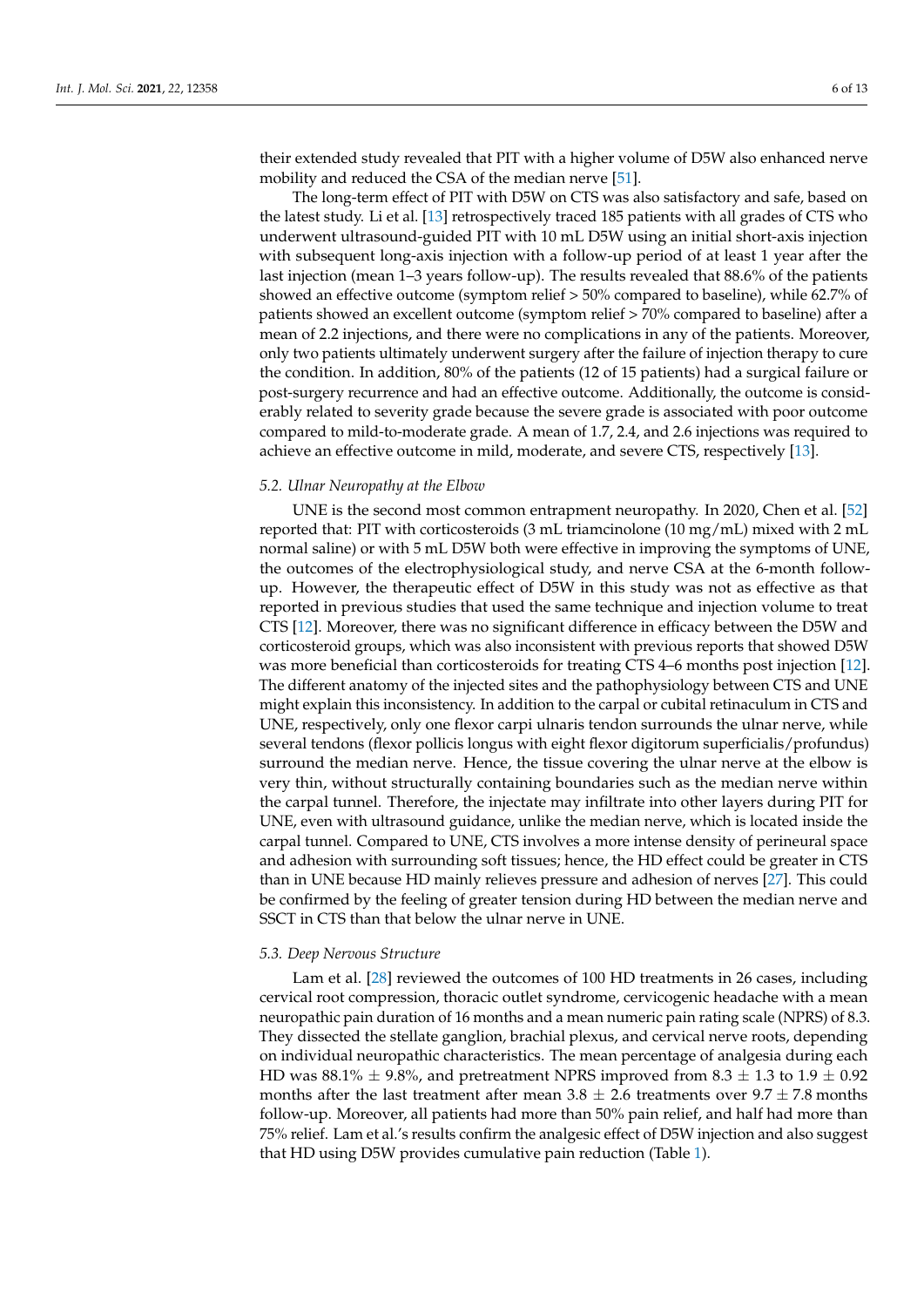| <b>Author (Year)</b> | <b>Study Design</b>                               | Inclusion<br>Criteria            | <b>Injection Method</b>                                                                                                                                       | <b>Participant Characteristics</b>                                                        |                                         |                                    |                                        |                                    |                                                                            |                                                                          |                   |
|----------------------|---------------------------------------------------|----------------------------------|---------------------------------------------------------------------------------------------------------------------------------------------------------------|-------------------------------------------------------------------------------------------|-----------------------------------------|------------------------------------|----------------------------------------|------------------------------------|----------------------------------------------------------------------------|--------------------------------------------------------------------------|-------------------|
|                      |                                                   |                                  | <b>Treatment Allocation</b>                                                                                                                                   | <b>Disease</b>                                                                            | Sample Size                             | Mean Age<br>(Years)                | Female (%)                             | Symptom<br>Duration<br>(Months)    | Outcome<br>Measurements                                                    | Follow-Up                                                                | Safety<br>Outcome |
| Wu (2017)            | Randomized<br>double-blind<br>trial               | Clinical<br>$+$<br><b>EDS</b>    | Single UG injection (ulnar<br>S-I below and above MN)                                                                                                         | Mild to<br>moderate<br><b>CTS</b>                                                         | 30/30<br>(Wrists,<br>cases/controls)    | 58.4/58.1<br>(Cases/controls)      | 86.7/80 (Cases/<br>controls)           | 44.5/44.4<br>(Cases/controls)      | VAS, BCTO, EDS,<br>CSA of MN, Global<br>assessment of<br>treatment results | 6 months                                                                 | No AE<br>reported |
|                      |                                                   |                                  | 5 mL D5W<br>VS.<br>5 mL NS                                                                                                                                    |                                                                                           |                                         |                                    |                                        |                                    |                                                                            |                                                                          |                   |
| Lam(2018)            | Retrospective<br>study                            | Clinical                         | Mean 3.8 UG injection with<br>$20-30$ mL $\overline{D5W}$<br>(S-O then L-I above and<br>below stellate ganglion,<br>brachial plexus, cervical<br>nerve roots) | Cervical root<br>compression,<br>Thoracic outlet<br>syndrome,<br>Cervicogenic<br>headache | 26                                      | NA                                 | <b>NA</b>                              | 46 months                          | Numeric Pain Rating<br>Scale                                               | $9.7 \pm 7.8$<br>months                                                  | No AE<br>reported |
| Wu (2018)            | Randomized.<br>double-blind<br>trial              | Clinical<br>$+$<br><b>EDS</b>    | Single UG injection (ulnar<br>S-I below and above MN)<br>5 mL D5W<br>VS.<br>3 mL triamcinolone<br>$(10 \text{ mg/mL}) + 2 \text{ mL NS}$                      | Mild to<br>moderate<br><b>CTS</b>                                                         | 27/27<br>(Wrists,<br>cases/controls)    | 58.6/54.3<br>(Cases/controls)      | 81.4/77.7<br>(Cases/controls)          | 46.8/45.6<br>(Cases/controls)      | VAS, BCTQ, EDS,<br>CSA of MN, global<br>assessment<br>of treatment results | 6 months                                                                 | No AE<br>reported |
| Chen (2020)          | Randomized,<br>double-blind<br>trial              | Clinical<br>$+$<br><b>EDS</b>    | Single UG injection (S-I<br>below and above UN)                                                                                                               | Mild to<br>moderate<br><b>UNE</b>                                                         | 17/16<br>(Elbows,<br>cases/controls)    | 55.5/56.5<br>(Cases/controls)      | 70.6/62.5<br>(Cases/<br>controls)      | 44.4/41.6<br>(Cases/controls)      | VAS, DASH, EDS,<br>CSA of UN, global<br>assessment<br>of treatment results | 6 months                                                                 | No AE<br>reported |
|                      |                                                   |                                  | 5 mL D5W<br>VS.<br>3 mL triamcinolone<br>$(10 \text{ mg/mL}) + 2 \text{ mL NS}$                                                                               |                                                                                           |                                         |                                    |                                        |                                    |                                                                            |                                                                          |                   |
| Lin (2020)           | Randomized,<br>double-blinded.<br>three-arm trial | Clinical<br>$+$<br><b>EDS</b>    | Single UG injection (radial<br>S-I below and above MN)                                                                                                        | <b>CTS</b><br>(NR grade)                                                                  | 21/21/21<br>(Wrists,<br>cases/controls) | 58.4/55.2/60.3<br>(Cases/controls) | 95.2/81/81<br>(Cases/<br>controls)     | 54.4/20.6/49.8<br>(Cases/controls) | VAS, BCTQ,<br>O-DASH, EDS, and<br>CSA of MN                                | 6 months                                                                 | No AE<br>reported |
|                      |                                                   |                                  | 4 mL D5W<br>Vs.<br>2 mL D5W<br>V.<br>1 mL D5W                                                                                                                 |                                                                                           |                                         |                                    |                                        |                                    |                                                                            |                                                                          |                   |
| Lin (2021)           | Randomized,<br>double-blinded,<br>three-arm trial | Clinical<br>$+$<br><b>EDS</b>    | Single UG injection (radial<br>S-I below and above MN)                                                                                                        | <b>CTS</b><br>(NR grade)                                                                  | 17/14/14<br>(Wrists,<br>cases/controls) | 56.9/52.9/59.2<br>(Cases/controls) | 94.1/85.7/85.7<br>(Cases/<br>controls) | 66/21.9/58.4<br>(Cases/controls)   | mobility,<br>shear-wave<br>elastography<br>CSA of MN, VAS,<br><b>BCTO</b>  | 6 months                                                                 | NR                |
|                      |                                                   |                                  | 4 mL D5W<br>Vs.<br>2 mL D5W<br>Vs.<br>1 mL D5W                                                                                                                |                                                                                           |                                         |                                    |                                        |                                    |                                                                            |                                                                          |                   |
| Li<br>(2021)         | Retrospective<br>study                            | Clinical<br>$^{+}$<br><b>EDS</b> | Mean 2.2 UG injections with<br>10 mL D5W (ulnar S-I below<br>and above $MN + L-I$ from<br>proximal to distal)                                                 | All grade CTS                                                                             | 185 (wrists)<br>No control              | 55.4                               | 65.4                                   | 30.8                               | <b>VAS</b><br>Surgical rate                                                | At least 1 year<br>$(1-3$ years) post<br>injection (mean<br>15.8 months) | No AE<br>reported |

**Table 1.** Summary of included clinical studies.

<span id="page-6-0"></span>UG: ultrasound-guided; D5W: 5% dextrose water; NS: normal saline; CTS: carpal tunnel syndrome; VAS: visual analog scale; NR: not reported; AE: adverse effect; BCTQ: Boston carpal tunnel syndrome questionnaire; EDS: electrodiagnostic study; CSA: cross-sectional area; MN: median nerve; UN: ulnar nerve; 2PD: two-point discrimination; Q-DASH: Quick Disability of the Arm, Shoulder and Hand score; S-I: short-axis in-plane; S-O: radial short-axis out-plane; L-I: long-axis in-plane; UNE: ulnar neuropathy at elbow.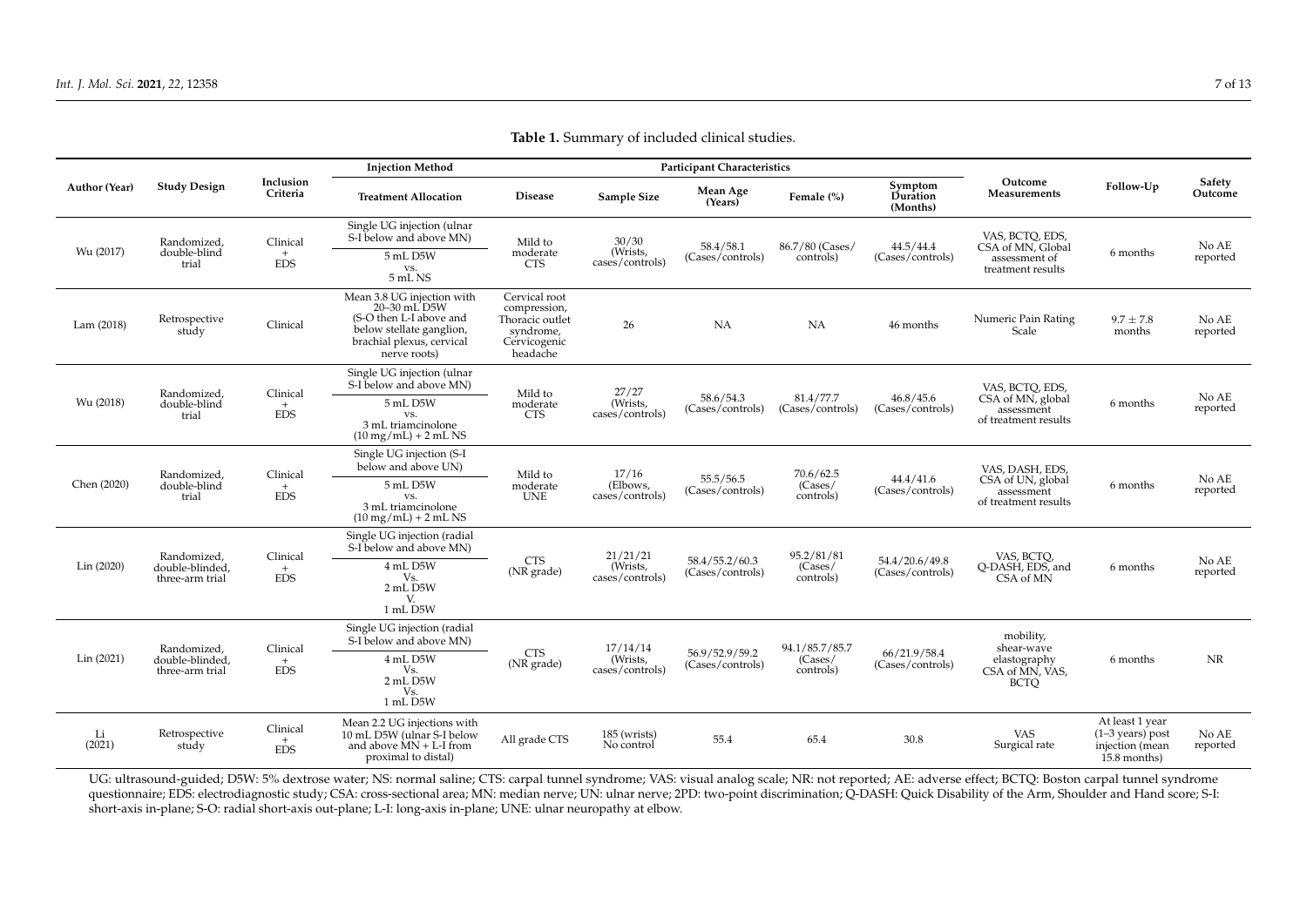# **6. Case Report**

# *6.1. Superficial Radial Nerve Entrapment*

Chang et al. [\[53\]](#page-11-19) reported a 73-year-old woman who had persistent tingling sensation over the radial wrist after significant relief of chronic De Quervain's disease after corticosteroid injection. Hence, they used two ultrasound-guided PITs with 2 mL D5W to treat the entrapment of the superficial radial nerve at the wrist with the inspiratory effect of diminished paresthesia. Wei et al. [\[54\]](#page-11-20) reported a 42-year-old woman with superficial radial nerve entrapment (numbness with electric burning sensation) in the last two years after surgery with fixed plates under a diagnosis of fracture at the left ulna and radius. They performed ultrasound-guided PIT with D5W at one-month intervals for a total of six injections, and complete symptom relief was noted after injection.

# *6.2. Radial Nerve Palsy*

Chen et al. [\[55\]](#page-11-21) studied a 62-year-old woman with a drop finger and wrist under the diagnosis of radial nerve palsy due to sleep with the arm compressed against her body. The patient showed outstanding improvement after two ultrasound-guided PITs with 15 mL of D5W. Not only noteworthy improvements of sensory and motor functions but also improved electrophysiological study were observed after PIT injection.

Su et al. [\[56\]](#page-11-22) reported two cases of radial palsy after a humeral shaft fracture successfully treated with ultrasound-guided PIT with D5W. The first case was a 31-year-old man who developed left radial palsy after removal of the plate 14 months after surgery. Due to sustained wrist drop for 2 months, the patient received PIT with 15 mL D5W thrice at two-week intervals. Three months post injection, his neuropathic pain completely resolved, and the strength of the wrist and finger extensors noticeably improved from 1 to 4+ and 1 to 4, respectively. Moreover, the follow-up electrophysiological study showed improvement. In addition, the hardness of the surrounding tissue and radial nerve measured by shear-wave elastography significantly decreased compared to pre-injection, although follow-up ultrasonography showed persistent swelling of the radial nerve. Twenty-one months after PIT, the patient regained full motor function with no numbness. The second case involved a 43-year-old man who had sustained a postoperative radial nerve palsy for one year because the radial nerve was compressed underneath the plate. One year after removal of the plate with neurolysis of the radial nerve, his motor function returned to normal. However, severe tenderness and allodynia were present over the cutaneous innervation areas of the posterior cutaneous nerve of the forearm and the superficial radial nerve. After a total of 6 PITs with 60 mL D5W at two-week intervals, the neuropathic pain on the forearm improved. Two years after the last PIT, there was no numbness or allodynia.

#### *6.3. Supinator Syndrome*

Chen et al. [\[57\]](#page-11-23) reported a 58-year-old man with drop finger for 3–4 months (the muscle strength of the left second and third fingers was 2, and that of the fourth and fifth fingers was 0) diagnosed with supinator syndrome. They performed a single ultrasoundguided PIT with 5 mL D5W to dissect the posterior interosseous nerve. At 1.5 months of follow-up, the strengths of the left second and third fingers had improved by at least one grade, and trace movement was noted in the left fourth and fifth fingers.

#### *6.4. Meralgia Paresthetica*

Su et al. [\[58\]](#page-11-24) studied a 35-year-old woman with chronic meralgia paresthetica having tingling sensation, pain, or numbness in the anterolateral region of the thigh for 20 years. After receiving 7 ultrasound-guided PITs with 10 D5W on the lateral femoral cutaneous nerve within 2 months, she experienced significant symptom relief, and clear improvement was observed in the results of electrophysiologic study, accompanied by decreased swelling of the nerve evaluated by sonography at 6 months post injection.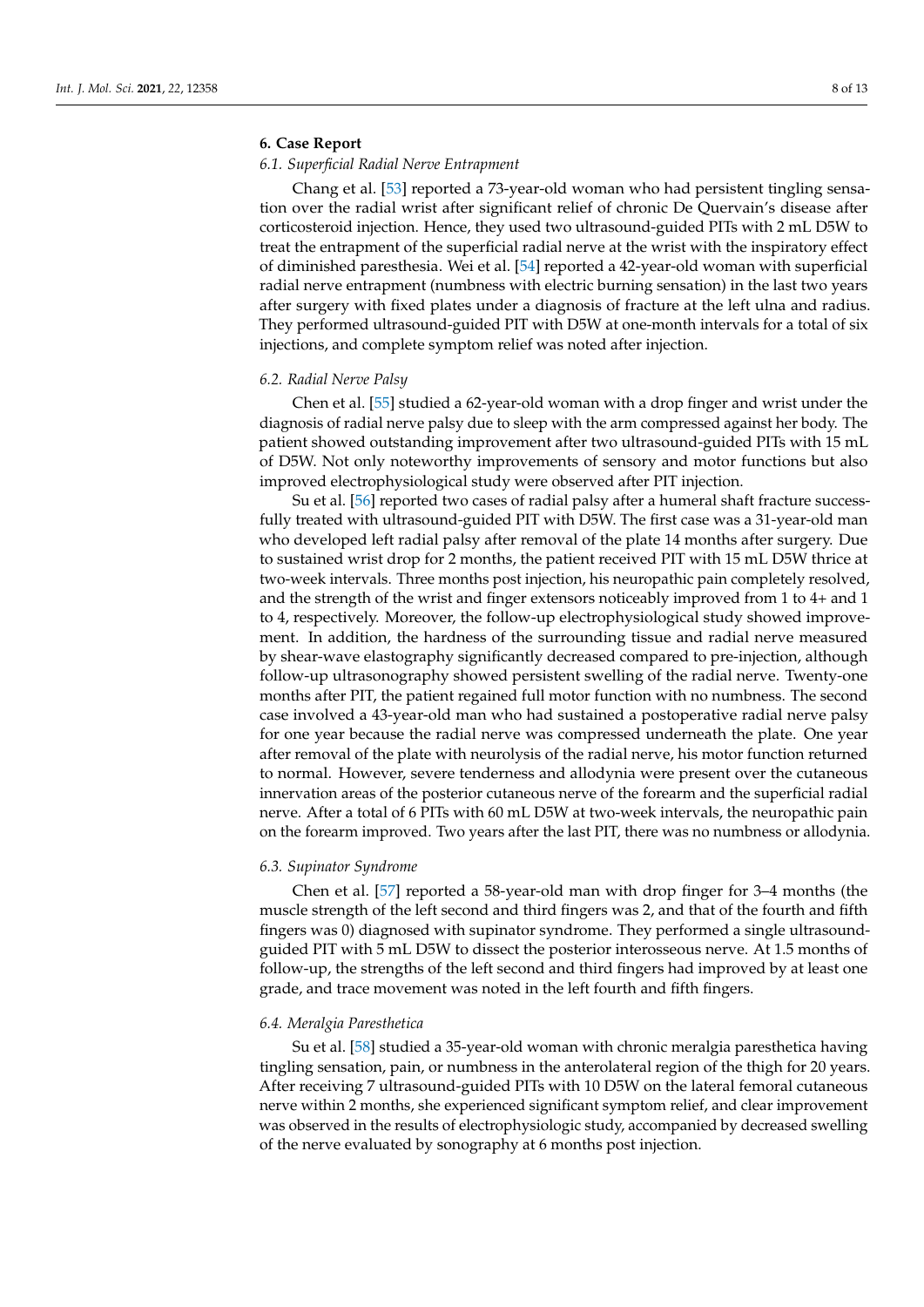# *6.5. Superficial Peroneal Nerve Entrapment*

Chiang et al. [\[59\]](#page-12-0) reported that a 58-year-old woman had right anterolateral shin pain for 4–5 months without local trauma. Ultrasound revealed entrapment of the superficial peroneal nerve between the peroneus brevis and extensor digitorum longus muscles. They performed a single ultrasound-guided PIT with 5 mL D5W on the superficial peroneal nerve, and the patient reported remarkable pain alleviation 2 weeks post injection. Complete alleviation of symptoms was also observed at six months follow-up.

#### *6.6. Pronator Teres Syndrome*

Chang et al. [\[60\]](#page-12-1) reported a 25-year-old man who complained of pain and weakness in the right first and second finger flexion (grade 4 on the manual muscle testing grading system) after he strained his right forearm for 6 months. There was no sensory deficit in the right palm and fingers. Under the diagnosis of pronator teres syndrome, they performed five ultrasound-guided PITs with 10 mL D5W (at 2 weeks interval) to dissect the median nerve. The patient showed more than 50% strength improvement in his right thumb flexion (muscle strength grading improved to grade 4+) after five injections (Table [2\)](#page-8-0).

<span id="page-8-0"></span>

|                                                                                                        |                                                                                                                                 |                                            | <b>Participant Characteristics</b> |                     |                                |                                                      |  |
|--------------------------------------------------------------------------------------------------------|---------------------------------------------------------------------------------------------------------------------------------|--------------------------------------------|------------------------------------|---------------------|--------------------------------|------------------------------------------------------|--|
| <b>Author (Year)</b>                                                                                   | <b>Injection Method</b>                                                                                                         | Diagnosis                                  | Age<br>(Year)/Sex                  | Symptom<br>Duration | Outcome<br>Measurements        | Follow-Up                                            |  |
| Chang (2015)                                                                                           | Two UG injections with 2 mL D5W<br>(S-I above superfical radial nerve)                                                          | Superficial<br>radial nerve<br>entrapment  | 73/Female                          | 6 months            | Symptom                        | Post 2 injections<br>but NR of<br>injection interval |  |
| Chen (2018)                                                                                            | Two UG injections with 15 mL<br>D5W (S-I below and above radial<br>nerve $+$ I.-I from distal<br>to proximal)                   | Radial nerve<br>palsy                      | 62/Female                          | 2 months            | Symptom, EDS,<br>CSA of nerve  | 3 months                                             |  |
| Chen<br>(2018)                                                                                         | Single UG injection with 5 mL<br>D5W (S-I above posterior<br>interosseous nerve)                                                | Supinator<br>syndrome                      | 58/Male                            | 3-4 months          | Muscle<br>strengths            | 1.5 months                                           |  |
| Su (2020)                                                                                              | Seven UG injections with 10 mL<br>D5W (S-I below and above lateral<br>femoral cutaneous nerve + L-I<br>from distal to proximal) | Meralgia<br>paresthetica                   | 35/Female                          | 20 years            | Symptom, EDS,<br>CSA of nerve  | 6 months                                             |  |
| Su (2020)                                                                                              | Three UG injections with 15 mL<br>D5W (S-I above and below radial<br>nerve at two-week intervals)                               | Radial nerve<br>palsy                      | 31/Male                            | 2 months            | Symptom, EDS,<br>CSA of nerve, | 21 months                                            |  |
|                                                                                                        | Six UG injections with 60 mL D5W<br>(S-I above and below radial nerve<br>at two-week intervals)                                 |                                            | 43/Male                            | 2 years             | shear-wave<br>elastography     | 2 years                                              |  |
| Wei (2020)                                                                                             | Six UG injections with D5W<br>(unknown dosage) (S-I above<br>superfical radial nerve at<br>one-month intervals)                 | Superfical radial<br>nerve entrapment      | 42/Female                          | 2 years             | Symptom                        | 6 months                                             |  |
| Chiang (2020)                                                                                          | Single UG injection with 5 mL<br>D5W (S-I above superfical<br>peroneal nerve)                                                   | Superfical<br>peroneal nerve<br>entrapment | 58/Female                          | 4–5 months          | Symptom                        | 6 months                                             |  |
| Five UG injections with 10 mL<br>Chang (2021)<br>D5W (L-I above median nerve at<br>two-week intervals) |                                                                                                                                 | Pronator teres<br>syndrome                 | 25/Male                            | 6 months            | Symptom                        | Post 5 injections                                    |  |

**Table 2.** Summary of included case reports.

UG: ultrasound-guided; D5W: 5% dextrose water; NR: not reported; EDS: electrodiagnostic study; CSA: cross-sectional area; S-I: short-axis in-plane; L-I: long-axis in-plane.

# **7. Clinical Pearls**

a. PIT with D5W using the ultrasound-guided short-axis approach to simultaneously dissect below and above the entrapment nerve was recommended. Furthermore, using the short-axis approach to initially expand the perineural space followed by the long-axis injection could be more comprehensive and effective than only shortaxis injection alone. The short-axis approach is simply repeated by pivoting the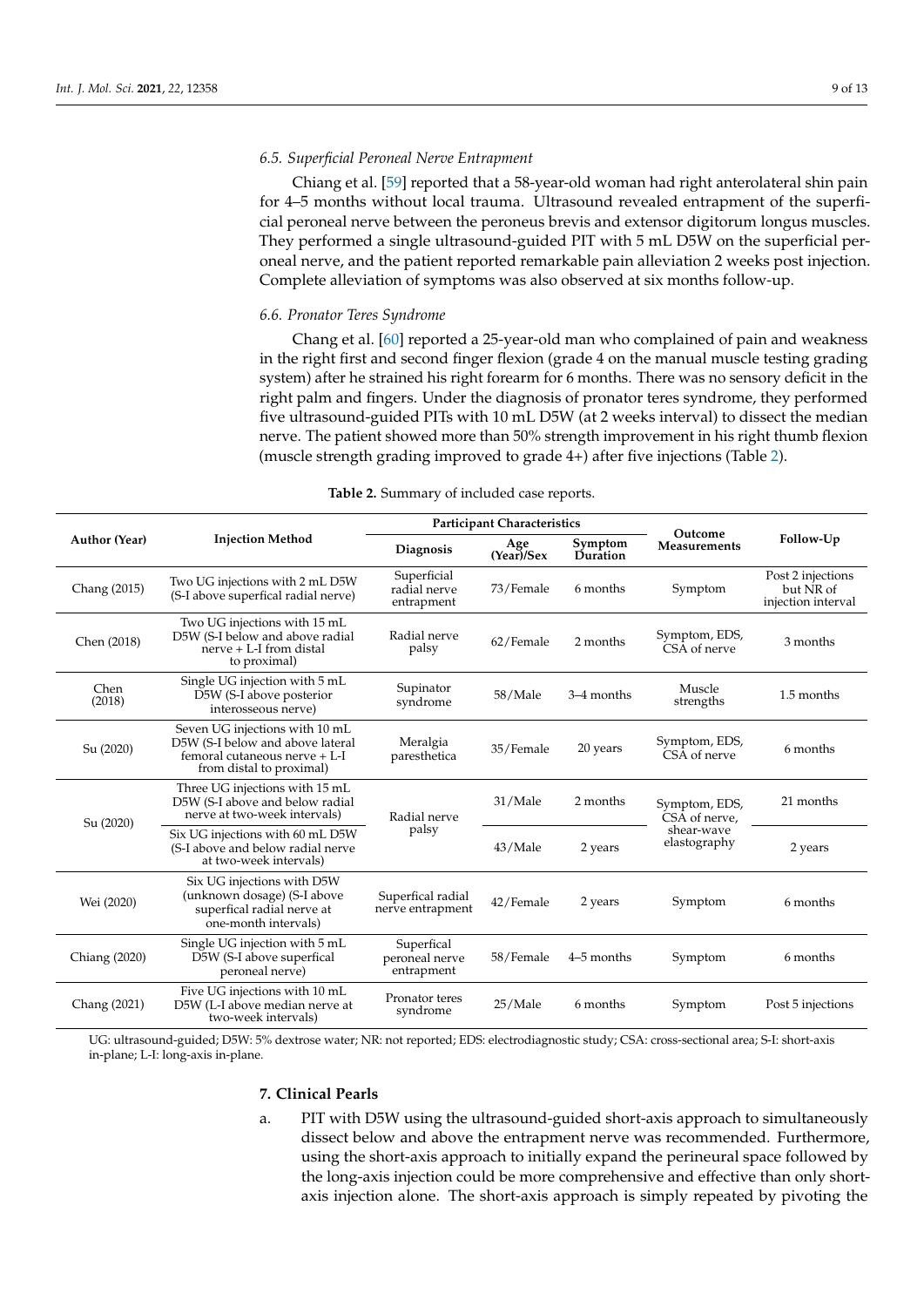transducer and the HD direction to the proximal and thence to the distal part of the most entrapped part of the nerve, using the same needle entry point [\[33,](#page-11-0)[34\]](#page-11-1);

- b. Although the optimal dosage and frequency of PIT with D5W for entrapment nerve remain unknown, 5 to 20 cc D5W per injection administered twice or thrice is suggested based on the entrapment site and severity. The recommended injection interval is 1–4 weeks, according to the prognosis;
- c. During injection, the patients showed increased numbness and tightness caused by the volume effect or HD-related dragging effect on the nerve. The numbness/tightness may persist for several minutes and progressively decline within one hour;
- d. In cases where the patient is afraid of pain, a skin numbing with local anesthesia at the puncture site is suggested. Local anesthesia deeply into the nerve is not recommended because of the adverse effects of temporary nerve paralysis and possible neural toxicity [\[61\]](#page-12-2).

#### **8. Conclusions**

PIT with D5W is a novel and effective approach for CTS based on the current series of high-quality clinical studies. This injection may also be an effective method for other peripheral entrapment neuropathies, but there is a lack of compelling data to support its effectiveness. Moreover, the current literature is mainly derived from a few studies, each conducted within a particular country, which may produce a population and geographic bias. Likewise, there are many questions regarding this technique that are yet to be clarified, such as the definite pathophysiological effect of D5W on nerves, whether there is a cumulative effect of PIT with D5W and the optimal dosage and frequency of PIT with D5W for entrapment neuropathy. In addition, the HD approach was more effective. Therefore, further studies need to be conducted to develop an optimum treatment strategy for peripheral entrapment neuropathy.

**Author Contributions:** Conceptualization, Y.-T.W. and S.K.H.L.; Methodology, Y.-T.W., J.-A.L., D.C.- J.S., C.-Y.H. and S.K.H.L.; Investigation, Y.-T.W., C.-H.W. and S.K.H.L.; Writing—original draft preparation, Y.-T.W., C.-H.W., J.-A.L., D.C.-J.S., C.-Y.H. and S.K.H.L.; Supervision, Y.-T.W., C.-H.W. and S.K.H.L. All authors have read and agreed to the published version of the manuscript.

**Funding:** This research received no external funding.

**Institutional Review Board Statement:** Not applicable.

**Informed Consent Statement:** Not applicable.

**Data Availability Statement:** Not applicable.

**Acknowledgments:** The authors are grateful to Jenifert Hsu, who contributed to the technical assistant and enabled the completion of this study.

**Conflicts of Interest:** The authors declare no conflict of interest.

# **References**

- <span id="page-9-0"></span>1. Schmid, A.B.; Fundaun, J.; Tampin, B. Entrapment neuropathies: A contemporary approach to pathophysiology, clinical assessment, and management. *Pain Rep.* **2020**, *5*, e829. [\[CrossRef\]](http://doi.org/10.1097/PR9.0000000000000829)
- <span id="page-9-1"></span>2. Uchiyama, S.; Itsubo, T.; Nakamura, K.; Kato, H.; Yasutomi, T.; Momose, T. Current concepts of carpal tunnel syndrome: Pathophysiology, treatment, and evaluation. *J. Orthop. Sci.* **2010**, *15*, 1–13. [\[CrossRef\]](http://doi.org/10.1007/s00776-009-1416-x)
- 3. Chang, K.V.; Wu, W.T.; Ozcakar, L. Ultrasound imaging and guidance in peripheral nerve entrapment: Hydrodissection highlighted. *Pain Manag.* **2020**, *10*, 97–106. [\[CrossRef\]](http://doi.org/10.2217/pmt-2019-0056)
- <span id="page-9-2"></span>4. Padua, L.; Coraci, D.; Erra, C.; Pazzaglia, C.; Paolasso, I.; Loreti, C.; Caliandro, P.; Hobson-Webb, L.D. Carpal tunnel syndrome: Clinical features, diagnosis, and management. *Lancet Neurol.* **2016**, *15*, 1273–1284. [\[CrossRef\]](http://doi.org/10.1016/S1474-4422(16)30231-9)
- <span id="page-9-3"></span>5. Hobson-Webb, L.D.; Juel, V.C. Common Entrapment Neuropathies. *Continuum* **2017**, *23*, 487–511. [\[CrossRef\]](http://doi.org/10.1212/CON.0000000000000452)
- <span id="page-9-4"></span>6. Huisstede, B.M.; Hoogvliet, P.; Randsdorp, M.S.; Glerum, S.; van Middelkoop, M.; Koes, B.W. Carpal tunnel syndrome. Part I: Effectiveness of nonsurgical treatments–a systematic review. *Arch. Phys. Med. Rehabil.* **2010**, *91*, 981–1004. [\[CrossRef\]](http://doi.org/10.1016/j.apmr.2010.03.022)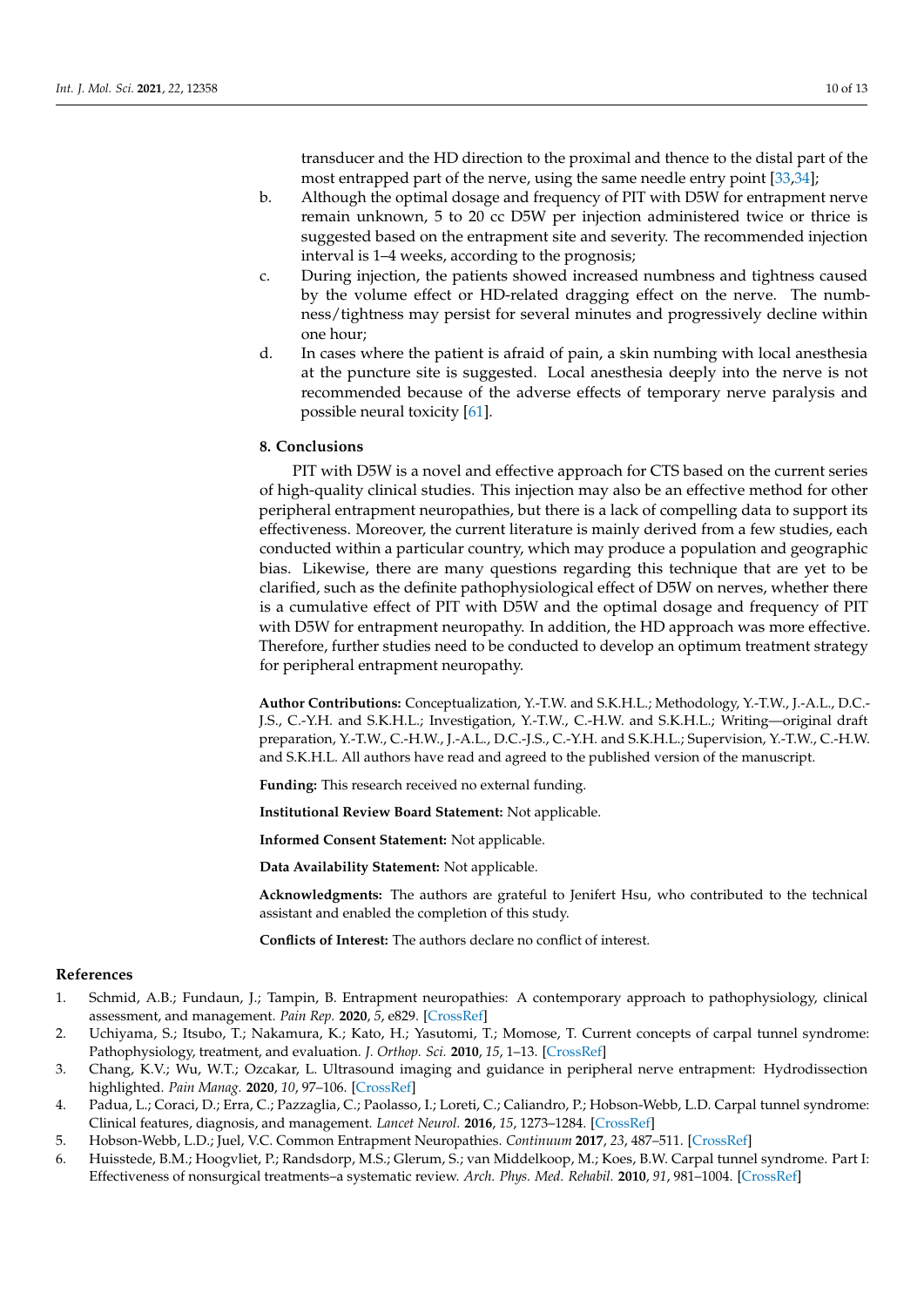- <span id="page-10-0"></span>7. Bhatia, A.; Flamer, D.; Shah, P.S. Perineural steroids for trauma and compression-related peripheral neuropathic pain: A systematic review and meta-analysis. *Can. J. Anaesth.* **2015**, *62*, 650–662. [\[CrossRef\]](http://doi.org/10.1007/s12630-015-0356-5)
- <span id="page-10-1"></span>8. Freeland, A.E.; Tucci, M.A.; Barbieri, R.A.; Angel, M.F.; Nick, T.G. Biochemical evaluation of serum and flexor tenosynovium in carpal tunnel syndrome. *Microsurgery* **2002**, *22*, 378–385. [\[CrossRef\]](http://doi.org/10.1002/micr.10065) [\[PubMed\]](http://www.ncbi.nlm.nih.gov/pubmed/12497576)
- <span id="page-10-2"></span>9. Bindal, D.; Narang, N.; Mahindra, R.; Gupta, H.; Kubre, J.; Saxena, A. Effect of Dexamethasone on Characteristics of Supraclavicular Nerve Block with Bupivacaine and Ropivacaine: A Prospective, Double-blind, Randomized Control Trial. *Anesth. Essays Res.* **2018**, *12*, 234–239. [\[PubMed\]](http://www.ncbi.nlm.nih.gov/pubmed/29628588)
- <span id="page-10-3"></span>10. Lyftogt, J.J.A.M.M. Subcutaneous prolotherapy for achilles tendinopathy: The best solution? *Aust Musculoskelet Med.* **2007**, *12*, 107–109.
- <span id="page-10-4"></span>11. Wu, Y.T.; Ho, T.Y.; Chou, Y.C.; Ke, M.J.; Li, T.Y.; Tsai, C.K.; Chen, L.C. Six-month Efficacy of Perineural Dextrose for Carpal Tunnel Syndrome: A Prospective, Randomized, Double-Blind, Controlled Trial. *Mayo Clin. Proc.* **2017**, *92*, 1179–1189. [\[CrossRef\]](http://doi.org/10.1016/j.mayocp.2017.05.025)
- <span id="page-10-24"></span>12. Wu, Y.T.; Ke, M.J.; Ho, T.Y.; Li, T.Y.; Shen, Y.P.; Chen, L.C. Randomized double-blinded clinical trial of 5% dextrose versus triamcinolone injection for carpal tunnel syndrome patients. *Ann. Neurol.* **2018**, *84*, 601–610. [\[CrossRef\]](http://doi.org/10.1002/ana.25332) [\[PubMed\]](http://www.ncbi.nlm.nih.gov/pubmed/30187524)
- <span id="page-10-5"></span>13. Li, T.Y.; Chen, S.R.; Shen, Y.P.; Chang, C.Y.; Su, Y.C.; Chen, L.C.; Wu, Y.T. Long-term outcome after perineural injection with 5% dextrose for carpal tunnel syndrome: A retrospective follow-up study. *Rheumatology* **2021**, *60*, 881–887. [\[CrossRef\]](http://doi.org/10.1093/rheumatology/keaa361) [\[PubMed\]](http://www.ncbi.nlm.nih.gov/pubmed/32856082)
- <span id="page-10-6"></span>14. Josephson, S.A. Injection of 5% Dextrose for Carpal Tunnel Syndrome More Effective Than Corticosteroid Injection. In *Harrison's Online Updates*; Kasper, D., Ed.; McGraw-Hill Education: New York, NY, USA, 2018.
- <span id="page-10-7"></span>15. Tsui, B.C.; Kropelin, B. The electrophysiological effect of dextrose 5% in water on single-shot peripheral nerve stimulation. *Anesth. Analg.* **2005**, *100*, 1837–1839. [\[CrossRef\]](http://doi.org/10.1213/01.ANE.0000153020.84780.A5)
- <span id="page-10-8"></span>16. Jensen, K.T.; Rabago, D.P.; Best, T.M.; Patterson, J.J.; Vanderby, R., Jr. Early inflammatory response of knee ligaments to prolotherapy in a rat model. *J. Orthop Res.* **2008**, *26*, 816–823. [\[CrossRef\]](http://doi.org/10.1002/jor.20600)
- <span id="page-10-9"></span>17. Covey, C.J.; Sineath, M.H., Jr.; Penta, J.F.; Leggit, J.C. Prolotherapy: Can it help your patient? *J. Fam. Pract.* **2015**, *64*, 763–768.
- <span id="page-10-10"></span>18. Yoshii, Y.; Zhao, C.; Schmelzer, J.D.; Low, P.A.; An, K.N.; Amadio, P.C. The effects of hypertonic dextrose injection on connective tissue and nerve conduction through the rabbit carpal tunnel. *Arch. Phys. Med. Rehabil.* **2009**, *90*, 333–339. [\[CrossRef\]](http://doi.org/10.1016/j.apmr.2008.07.028)
- <span id="page-10-11"></span>19. Yoshii, Y.; Zhao, C.; Schmelzer, J.D.; Low, P.A.; An, K.N.; Amadio, P.C. Effects of hypertonic dextrose injections in the rabbit carpal tunnel. *J. Orthop. Res.* **2011**, *29*, 1022–1027. [\[CrossRef\]](http://doi.org/10.1002/jor.21297) [\[PubMed\]](http://www.ncbi.nlm.nih.gov/pubmed/21246610)
- <span id="page-10-12"></span>20. Dufour, E.; Donat, N.; Jaziri, S.; Kurdi, O.; Couturier, C.; Dreyfus, J.F.; Fischler, M. Ultrasound-guided perineural circumferential median nerve block with and without prior dextrose 5% hydrodissection: A prospective randomized double-blinded noninferiority trial. *Anesth. Analg.* **2012**, *115*, 728–733. [\[CrossRef\]](http://doi.org/10.1213/ANE.0b013e31825fa37d)
- <span id="page-10-13"></span>21. Zamami, Y.; Takatori, S.; Yamawaki, K.; Miyashita, S.; Mio, M.; Kitamura, Y.; Kawasaki, H. Acute hyperglycemia and hyperinsulinemia enhance adrenergic vasoconstriction and decrease calcitonin gene-related peptide-containing nerve-mediated vasodilation in pithed rats. *Hypertens. Res.* **2008**, *31*, 1033–1044. [\[CrossRef\]](http://doi.org/10.1291/hypres.31.1033)
- 22. Wei, Z.; Wang, L.; Han, J.; Song, J.; Yao, L.; Shao, L.; Sun, Z.; Zheng, L. Decreased expression of transient receptor potential vanilloid 1 impaires the postischemic recovery of diabetic mouse hearts. *Circ. J.* **2009**, *73*, 1127–1132. [\[CrossRef\]](http://doi.org/10.1253/circj.CJ-08-0945)
- <span id="page-10-14"></span>23. Bertrand, H.; Kyriazis, M.; Reeves, K.D.; Lyftogt, J.; Rabago, D. Topical Mannitol Reduces Capsaicin-Induced Pain: Results of a Pilot-Level, Double-Blind, Randomized Controlled Trial. *PMR J. Inj. Funct. Rehabil.* **2015**, *7*, 1111–1117. [\[CrossRef\]](http://doi.org/10.1016/j.pmrj.2015.05.002) [\[PubMed\]](http://www.ncbi.nlm.nih.gov/pubmed/25978942)
- <span id="page-10-15"></span>24. MacIver, M.B.; Tanelian, D.L. Activation of C fibers by metabolic perturbations associated with tourniquet ischemia. *Anesthesiology* **1992**, *76*, 617–623. [\[CrossRef\]](http://doi.org/10.1097/00000542-199204000-00020)
- <span id="page-10-16"></span>25. Han, D.S.; Lee, C.H.; Shieh, Y.D.; Chang, C.T.; Li, M.H.; Chu, Y.C.; Wang, J.L.; Chang, K.V.; Lin, S.H.; Chen, C.C. A role for substance P and acid-sensing ion channel 1a in prolotherapy with dextrose-mediated analgesia in a mouse model of chronic muscle pain. *Pain Med.* **2021**. (Online ahead of print) [\[CrossRef\]](http://doi.org/10.1097/j.pain.0000000000002440)
- <span id="page-10-17"></span>26. Cass, S.P. Ultrasound-Guided Nerve Hydrodissection: What is it? A Review of the Literature. *Curr. Sports Med. Rep.* **2016**, *15*, 20–22. [\[CrossRef\]](http://doi.org/10.1249/JSR.0000000000000226)
- <span id="page-10-19"></span>27. Wu, Y.T.; Chen, S.R.; Li, T.Y.; Ho, T.Y.; Shen, Y.P.; Tsai, C.K.; Chen, L.C. Nerve hydrodissection for carpal tunnel syndrome: A prospective, randomized, double-blind, controlled trial. *Muscle Nerve* **2019**, *59*, 174–180. [\[CrossRef\]](http://doi.org/10.1002/mus.26358)
- <span id="page-10-18"></span>28. Lam, S.K.H.; Reeves, K.D.; Cheng, A.L. Transition from Deep Regional Blocks toward Deep Nerve Hydrodissection in the Upper Body and Torso: Method Description and Results from a Retrospective Chart Review of the Analgesic Effect of 5% Dextrose Water as the Primary Hydrodissection Injectate to Enhance Safety. *BioMed Res. Int.* **2017**, *2017*, 7920438.
- <span id="page-10-20"></span>29. Shen, Y.P.; Li, T.Y.; Chou, Y.C.; Ho, T.Y.; Ke, M.J.; Chen, L.C.; Wu, Y.T. Comparison of perineural platelet-rich plasma and dextrose injections for moderate carpal tunnel syndrome: A prospective randomized, single-blind, head-to-head comparative trial. *J. Tissue Eng. Regen. Med.* **2019**, *13*, 2009–2017. [\[CrossRef\]](http://doi.org/10.1002/term.2950) [\[PubMed\]](http://www.ncbi.nlm.nih.gov/pubmed/31368191)
- <span id="page-10-21"></span>30. Evers, S.; Bryan, A.J.; Sanders, T.L.; Selles, R.W.; Gelfman, R.; Amadio, P.C. Effectiveness of Ultrasound-Guided Compared to Blind Steroid Injections in the Treatment of Carpal Tunnel Syndrome. *Arthritis Care Res.* **2017**, *69*, 1060–1065. [\[CrossRef\]](http://doi.org/10.1002/acr.23108)
- <span id="page-10-22"></span>31. Chen, S.-R.; Ho, T.-Y.; Shen, Y.-P.; Li, T.-Y.; Su, Y.-C.; Lam, K.H.S.; Chen, L.-C.; Wu, Y.-T. Comparison of short- and long-axis nerve hydrodissection for carpal tunnel syndrome: A prospective randomized, single-blind trial. *Int. J. Med Sci.* **2021**, *18*, 3488–3497. [\[CrossRef\]](http://doi.org/10.7150/ijms.63815) [\[PubMed\]](http://www.ncbi.nlm.nih.gov/pubmed/34522175)
- <span id="page-10-23"></span>32. Tat, J.; Wilson, K.E.; Keir, P.J. Pathological changes in the subsynovial connective tissue increase with self-reported carpal tunnel syndrome symptoms. *Clin. Biomech.* **2015**, *30*, 360–365. [\[CrossRef\]](http://doi.org/10.1016/j.clinbiomech.2015.02.015)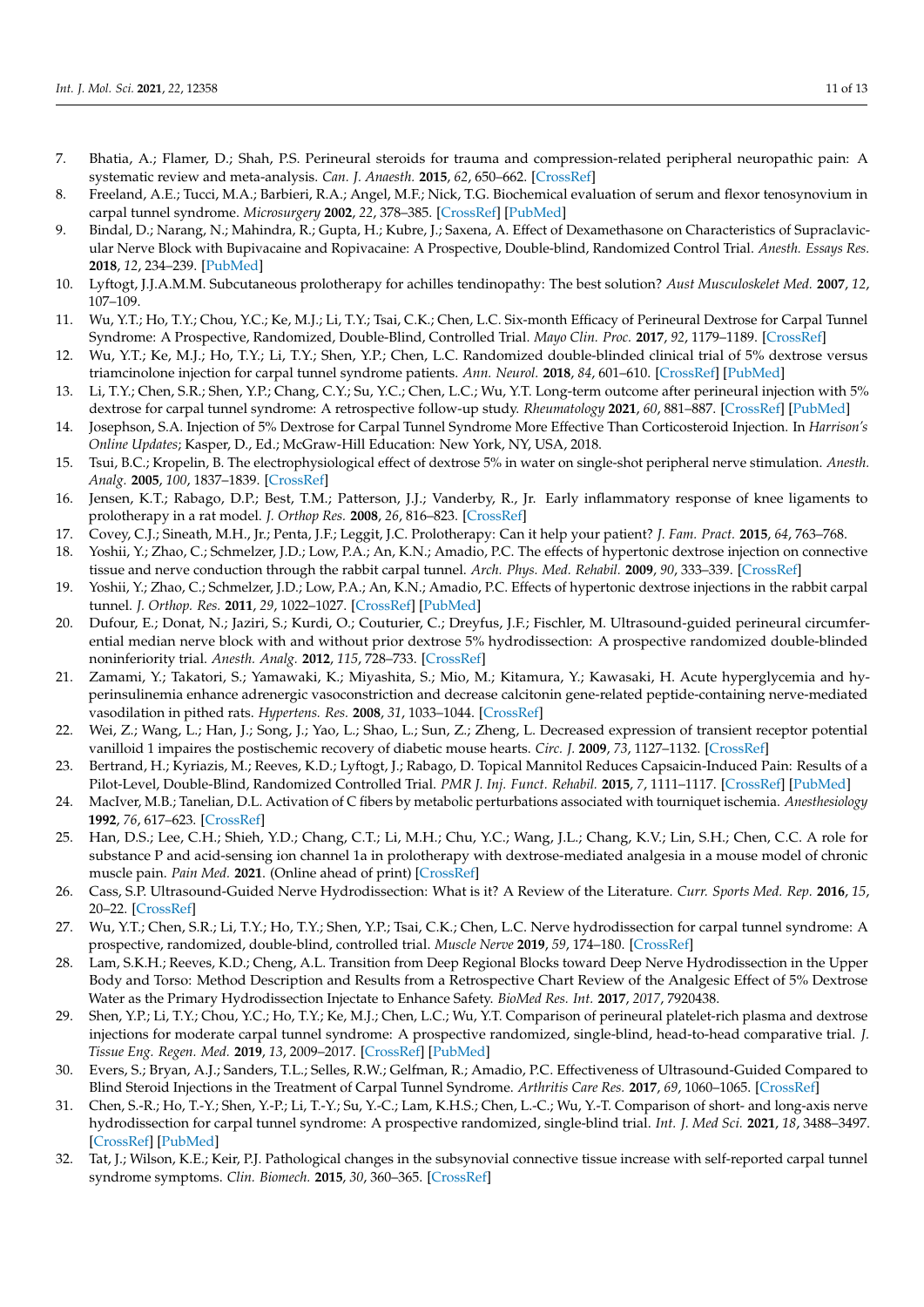- <span id="page-11-0"></span>33. Lam, K.H.S.; Hung, C.Y.; Chiang, Y.P.; Onishi, K.; Su, D.C.J.; Clark, T.B.; Reeves, K.D. Ultrasound-Guided Nerve Hydrodissection for Pain Management: Rationale, Methods, Current Literature, and Theoretical Mechanisms. *J. Pain Res.* **2020**, *13*, 1957–1968. [\[CrossRef\]](http://doi.org/10.2147/JPR.S247208)
- <span id="page-11-1"></span>34. Hei Stanley Lam, K.; Wah Lai, W.; Yin Ngai, H.; Keung Ricky, W.W. Practical considerations for ultrasound-guided hydrodissection in Pronator Teres Syndrome. *Pain Med.* **2021**. (Online ahead of print) [\[CrossRef\]](http://doi.org/10.1093/pm/pnab277)
- <span id="page-11-2"></span>35. Acunzo, G.; Guida, M.; Pellicano, M.; Tommaselli, G.A.; Di Spiezio Sardo, A.; Bifulco, G.; Cirillo, D.; Taylor, A.; Nappi, C. Effectiveness of auto-cross-linked hyaluronic acid gel in the prevention of intrauterine adhesions after hysteroscopic adhesiolysis: A prospective, randomized, controlled study. *Hum. Reprod.* **2003**, *18*, 1918–1921. [\[CrossRef\]](http://doi.org/10.1093/humrep/deg368) [\[PubMed\]](http://www.ncbi.nlm.nih.gov/pubmed/12923149)
- <span id="page-11-3"></span>36. Belluco, C.; Meggiolaro, F.; Pressato, D.; Pavesio, A.; Bigon, E.; Dona, M.; Forlin, M.; Nitti, D.; Lise, M. Prevention of postsurgical adhesions with an autocrosslinked hyaluronan derivative gel. *J. Surg. Res.* **2001**, *100*, 217–221. [\[CrossRef\]](http://doi.org/10.1006/jsre.2001.6248) [\[PubMed\]](http://www.ncbi.nlm.nih.gov/pubmed/11592796)
- <span id="page-11-4"></span>37. Su, Y.C.; Shen, Y.P.; Li, T.Y.; Ho, T.Y.; Chen, L.C.; Wu, Y.T. The efficacy of hyaluronic acid for carpal tunnel syndrome: A randomized double-blind clinical trial. *Pain Med.* **2021**. (Online ahead of print) [\[CrossRef\]](http://doi.org/10.1093/pm/pnab109)
- <span id="page-11-5"></span>38. Ikeda, K.; Yamauchi, D.; Osamura, N.; Hagiwara, N.; Tomita, K. Hyaluronic acid prevents peripheral nerve adhesion. *Br. J. Plast. Surg.* **2003**, *56*, 342–347. [\[CrossRef\]](http://doi.org/10.1016/S0007-1226(03)00197-8)
- 39. Pucciarelli, S.; Codello, L.; Rosato, A.; Del Bianco, P.; Vecchiato, G.; Lise, M. Effect of antiadhesive agents on peritoneal carcinomatosis in an experimental model. *Br. J. Surg.* **2003**, *90*, 66–71. [\[CrossRef\]](http://doi.org/10.1002/bjs.4006)
- <span id="page-11-6"></span>40. Smit, X.; van Neck, J.W.; Afoke, A.; Hovius, S.E. Reduction of neural adhesions by biodegradable autocrosslinked hyaluronic acid gel after injury of peripheral nerves: An experimental study. *J. Neurosurg.* **2004**, *101*, 648–652. [\[CrossRef\]](http://doi.org/10.3171/jns.2004.101.4.0648)
- <span id="page-11-7"></span>41. Karadas, O.; Tok, F.; Ulas, U.H.; Odabasi, Z. The effectiveness of triamcinolone acetonide vs. procaine hydrochloride injection in the management of carpal tunnel syndrome: A double-blind randomized clinical trial. *Am. J. Phys. Med. Rehabil.* **2011**, *90*, 287–292. [\[CrossRef\]](http://doi.org/10.1097/PHM.0b013e31820639ec)
- <span id="page-11-8"></span>42. Peters-Veluthamaningal, C.; Winters, J.C.; Groenier, K.H.; Meyboom-de Jong, B. Randomised controlled trial of local corticosteroid injections for carpal tunnel syndrome in general practice. *BMC Fam. Pract.* **2010**, *11*, 54. [\[CrossRef\]](http://doi.org/10.1186/1471-2296-11-54)
- <span id="page-11-9"></span>43. Girlanda, P.; Dattola, R.; Venuto, C.; Mangiapane, R.; Nicolosi, C.; Messina, C. Local steroid treatment in idiopathic carpal tunnel syndrome: Short- and long-term efficacy. *J. Neurol.* **1993**, *240*, 187–190. [\[CrossRef\]](http://doi.org/10.1007/BF00857526) [\[PubMed\]](http://www.ncbi.nlm.nih.gov/pubmed/8482993)
- <span id="page-11-10"></span>44. Ustun, N.; Tok, F.; Yagz, A.E.; Kizil, N.; Korkmaz, I.; Karazincir, S.; Okuyucu, E.; Turhanoglu, A.D. Ultrasound-guided vs. blind steroid injections in carpal tunnel syndrome: A single-blind randomized prospective study. *Am. J. Phys. Med. Rehabil.* **2013**, *92*, 999–1004. [\[CrossRef\]](http://doi.org/10.1097/PHM.0b013e31829b4d72) [\[PubMed\]](http://www.ncbi.nlm.nih.gov/pubmed/23811617)
- <span id="page-11-11"></span>45. Evers, S.; Bryan, A.J.; Sanders, T.L.; Gunderson, T.; Gelfman, R.; Amadio, P.C. Influence of Injection Volume on Rate of Subsequent Intervention in Carpal Tunnel Syndrome Over 1-Year Follow-Up. *J. Hand Surg.* **2018**, *43*, 537–544. [\[CrossRef\]](http://doi.org/10.1016/j.jhsa.2018.02.024)
- <span id="page-11-12"></span>46. Lin, M.T.; Liao, C.L.; Hsiao, M.Y.; Hsueh, H.W.; Chao, C.C.; Wu, C.H. Volume Matters in Ultrasound-Guided Perineural Dextrose Injection for Carpal Tunnel Syndrome: A Randomized, Double-Blinded, Three-Arm Trial. *Front. Pharmacol.* **2020**, *11*, 625830. [\[CrossRef\]](http://doi.org/10.3389/fphar.2020.625830) [\[PubMed\]](http://www.ncbi.nlm.nih.gov/pubmed/33391002)
- <span id="page-11-13"></span>47. Ho, T.-Y.; Chen, S.-R.; Li, T.-Y.; Li, C.-Y.; Lam, K.H.S.; Chen, L.-C.; Md, Y.-T.W. Prognostic factors in carpal tunnel syndrome treated with 5% dextrose perineural injection: A retrospective study. *Int. J. Med Sci.* **2021**, *18*, 1960–1965. [\[CrossRef\]](http://doi.org/10.7150/ijms.56142)
- <span id="page-11-14"></span>48. Witt, J.C.; Hentz, J.G.; Stevens, J.C. Carpal tunnel syndrome with normal nerve conduction studies. *Muscle Nerve* **2004**, *29*, 515–522. [\[CrossRef\]](http://doi.org/10.1002/mus.20019)
- <span id="page-11-15"></span>49. Jablecki, C.K.; Andary, M.T.; Floeter, M.K.; Miller, R.G.; Quartly, C.A.; Vennix, M.J.; Wilson, J.R. Practice parameter: Electrodiagnostic studies in carpal tunnel syndrome. Report of the American Association of Electrodiagnostic Medicine, American Academy of Neurology, and the American Academy of Physical Medicine and Rehabilitation. *Neurology* **2002**, *58*, 1589–1592. [\[CrossRef\]](http://doi.org/10.1212/WNL.58.11.1589)
- <span id="page-11-16"></span>50. Di Stefano, V.; Gagliardo, A.; Barbone, F.; Vitale, M.; Ferri, L.; Lupica, A.; Iacono, S.; di Muzio, A.; Brighina, F. Median-to-Ulnar Nerve Communication in Carpal Tunnel Syndrome: An Electrophysiological Study. *Neurol. Int.* **2021**, *13*, 304–314. [\[CrossRef\]](http://doi.org/10.3390/neurolint13030031)
- <span id="page-11-17"></span>51. Lin, M.T.; Liu, I.C.; Syu, W.T.; Kuo, P.L.; Wu, C.H. Effect of Perineural Injection with Different Dextrose Volumes on Median Nerve Size, Elasticity and Mobility in Hands with Carpal Tunnel Syndrome. *Diagnostics* **2021**, *11*, 849. [\[CrossRef\]](http://doi.org/10.3390/diagnostics11050849)
- <span id="page-11-18"></span>52. Chen, L.C.; Ho, T.Y.; Shen, Y.P.; Su, Y.C.; Li, T.Y.; Tsai, C.K.; Wu, Y.T. Perineural Dextrose and Corticosteroid Injections for Ulnar Neuropathy at the Elbow: A Randomized Double-blind Trial. *Arch. Phys. Med. Rehabil.* **2020**, *101*, 1296–1303. [\[CrossRef\]](http://doi.org/10.1016/j.apmr.2020.03.016) [\[PubMed\]](http://www.ncbi.nlm.nih.gov/pubmed/32325164)
- <span id="page-11-19"></span>53. Chang, K.V.; Hung, C.Y.; Ozcakar, L. Snapping Thumb and Superficial Radial Nerve Entrapment in De Quervain Disease: Ultrasound Imaging/Guidance Revisited. *Pain Med.* **2015**, *16*, 2214–2215. [\[CrossRef\]](http://doi.org/10.1111/pme.12867)
- <span id="page-11-20"></span>54. Wei, K.C.; Wu, C.H.; Özçakar, L. Ultrasound Imaging and Guidance in the Diagnosis and Hydrodissection of Superficial Radial Nerve Entrapment After Fracture Surgery. *Pain Med.* **2020**, *21*, 2001–2002. [\[PubMed\]](http://www.ncbi.nlm.nih.gov/pubmed/34081144)
- <span id="page-11-21"></span>55. Chen, S.R.; Shen, Y.P.; Ho, T.Y.; Chen, L.C.; Wu, Y.T. Ultrasound-guided perineural injection with dextrose for treatment of radial nerve palsy: A case report. *Medicine* **2018**, *97*, e10978. [\[CrossRef\]](http://doi.org/10.1097/MD.0000000000010978)
- <span id="page-11-22"></span>56. Su, D.C.; Chang, K.V.; Lam, S.K.H. Shear Wave Elastography to Guide Perineural Hydrodissection: Two Case Reports. *Diagnostics* **2020**, *10*, 348. [\[CrossRef\]](http://doi.org/10.3390/diagnostics10060348)
- <span id="page-11-23"></span>57. Chen, S.E.; Wang, Y.C. Dynamic Ultrasonography for Supinator Syndrome: A Case Report. *The Can. J. Neurol. Sci.* **2018**, *45*, 126–127. [\[CrossRef\]](http://doi.org/10.1017/cjn.2017.272)
- <span id="page-11-24"></span>58. Su, Y.C.; Lee, C.Y.; Chang, C.Y.; Chen, L.C.; Wu, Y.T. Efficacy of Nerve Hydrodissection With 5% Dextrose in Chronic Meralgia Paresthetica. *Pain Pract. Off. J. World Inst. Pain* **2020**, *20*, 566–567. [\[CrossRef\]](http://doi.org/10.1111/papr.12870) [\[PubMed\]](http://www.ncbi.nlm.nih.gov/pubmed/31885138)